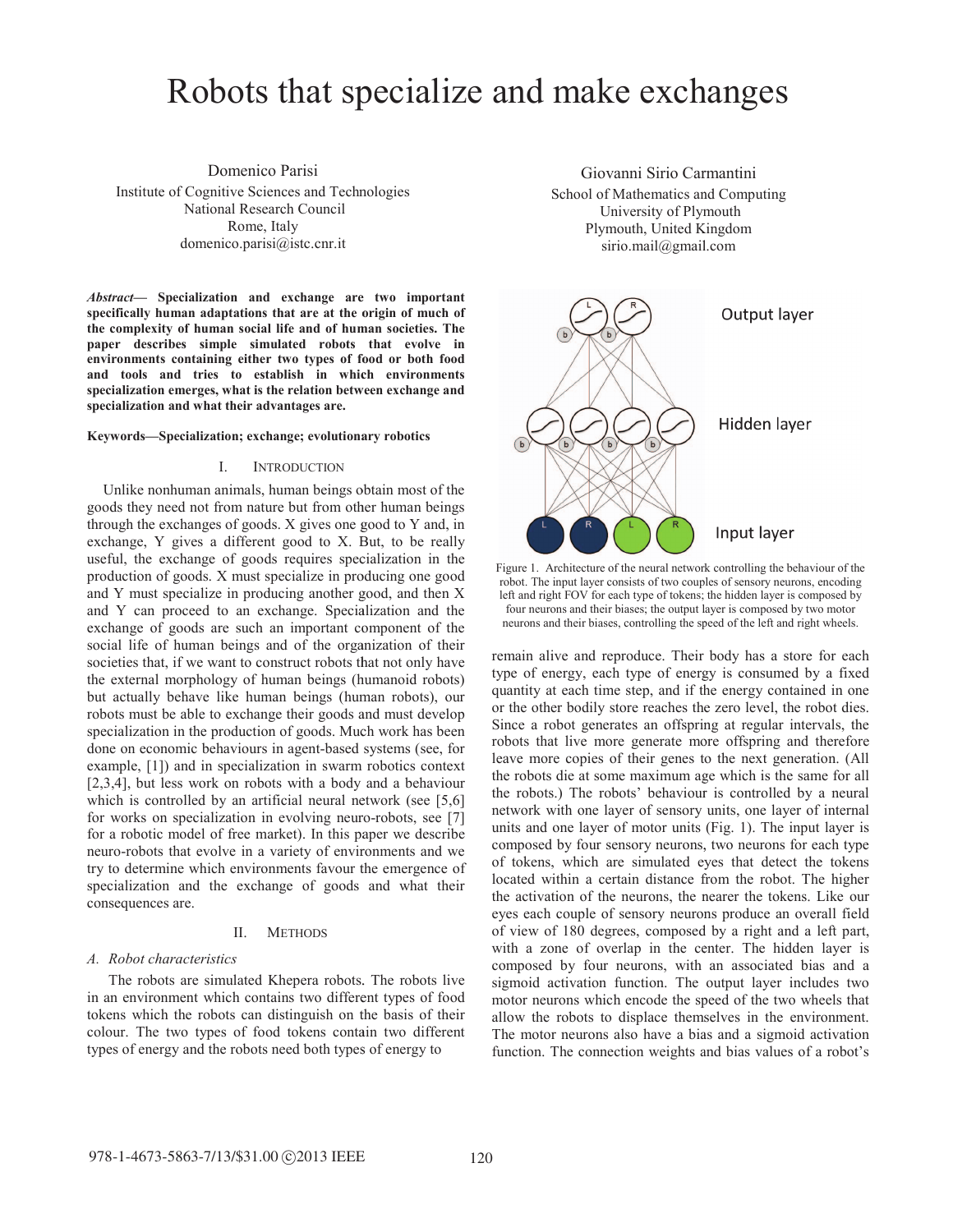neural network are inherited from the robot's parent (reproduction is nonsexual) with the addition of some random noise which, in some cases, can make the offspring robot better than the parent robot at eating the food tokens. A food token is captured by a robot when the robot reaches (touches) the food token. When a robot captures a food token, it puts the food token into an external store and the robot eats the food tokens contained in its external store when its bodily energy for that type of token reaches a sufficiently low level.

# *B. Simulations characteristics*

The initial population includes 200 robots but then the size of the population changes and the population can become extinct because no robot is able to live enough to be able to generate an offspring. The entire simulation lasts for 30000 time-steps (input/output cycles of the robots' neural network) and it is repeated 20 times starting with randomly generated connection weights and biases for the robots of the initial generation. We evolve the robots in four different environments which vary as a function of three variables:

1 - The environment can contain two types of food tokens or only one type of food tokens but also tool tokens. A tool token is a token which cannot be eaten but can be used to triple the energy value of a food token.

2 - The tokens can be randomly distributed in the entire environment or the tokens of one type can only be found in one zone of the environment and the tokens of the other type can only be found in another, separate, zone of the environment.

3 - The robots can or cannot make exchanges.

The robots that cannot make exchanges can only eat the food tokens they are able to find in the environment. If the robots can make exchanges, in each cycle the program randomly selects two robots with complementary external stores and an exchange takes place. "Complementary" means that the external store of one robot contains more food tokens of one type and the external store of the other robot contains more food tokens of the other type. "Making an exchange" means that one token of one type is transferred from the external store of one robot to the external store of the other robot, and vice versa, according to the present state of the two robots' external stores. Once the two robots have made an exchange, they have to wait 20 cycles to participate to a new exchange with the same or another robot. (The number of 20 cycles between two exchanges for the same robot has been arbitrarily decided by us but this number should be varied to determine how it can influence the robots' behaviour.) An exchange is cost-free and leaves no space for the robots to decide whether to participate to an exchange or not and what are the terms of the exchange. This is a simplification but the purpose of this study is not to explore the emergence of exchange and the behaviour of making exchanges, but rather to specify under what environmental conditions exchange is more adaptive and what the relation between exchange and the emergence of specialization is. (We return to these issues in the conclusions.)

### *C. Specialization test*

To test if some robots are specialized in capturing one type of tokens and other robots are specialized in capturing the other type of tokens, we put a robot in an "experimental environment" that contains only one type of tokens and we count the number of tokens that the robot is able to capture in a fixed period of 200 cycles repeated for 10 trials. Then we repeat the procedure using the other type of tokens. If a robot captures more tokens of type *a* than tokens of type *b*, we say that the robot is specialized in capturing type *a* tokens. The Specialization Index is defined as

$$
S(t_a, t_b) = \frac{t_a - t_b}{t_a + t_b} \tag{1}
$$

where  $t_x$  is the total number of type *x* tokens collected by the robot tested. The Specialization Index is a number between -1 and 1 where a value toward the extremes of the range means a specialization in one of the types of food tokens and a value near 0 means no specialization.

#### III. RESULTS

#### *A. Food tokens*

1) Random distribution of tokens and no exchange

In the first environment the food tokens are randomly distributed in the entire environment and the robots cannot exchange the food tokens of one type with the food tokens of the other type with other robots. In this environment all the populations of robots become extinct before the end of the simulation (30000 cycles) (Fig. 2). The robots need both type of food tokens to remain alive but, since they can only count on themselves, they often find themselves with an external store which lacks one or the other of the two types of food, and they die.



Figure 2. Population size at the end of the simulations, averaged over the 20 replications of each simulation, for the robots living in the environment with two types of food tokens.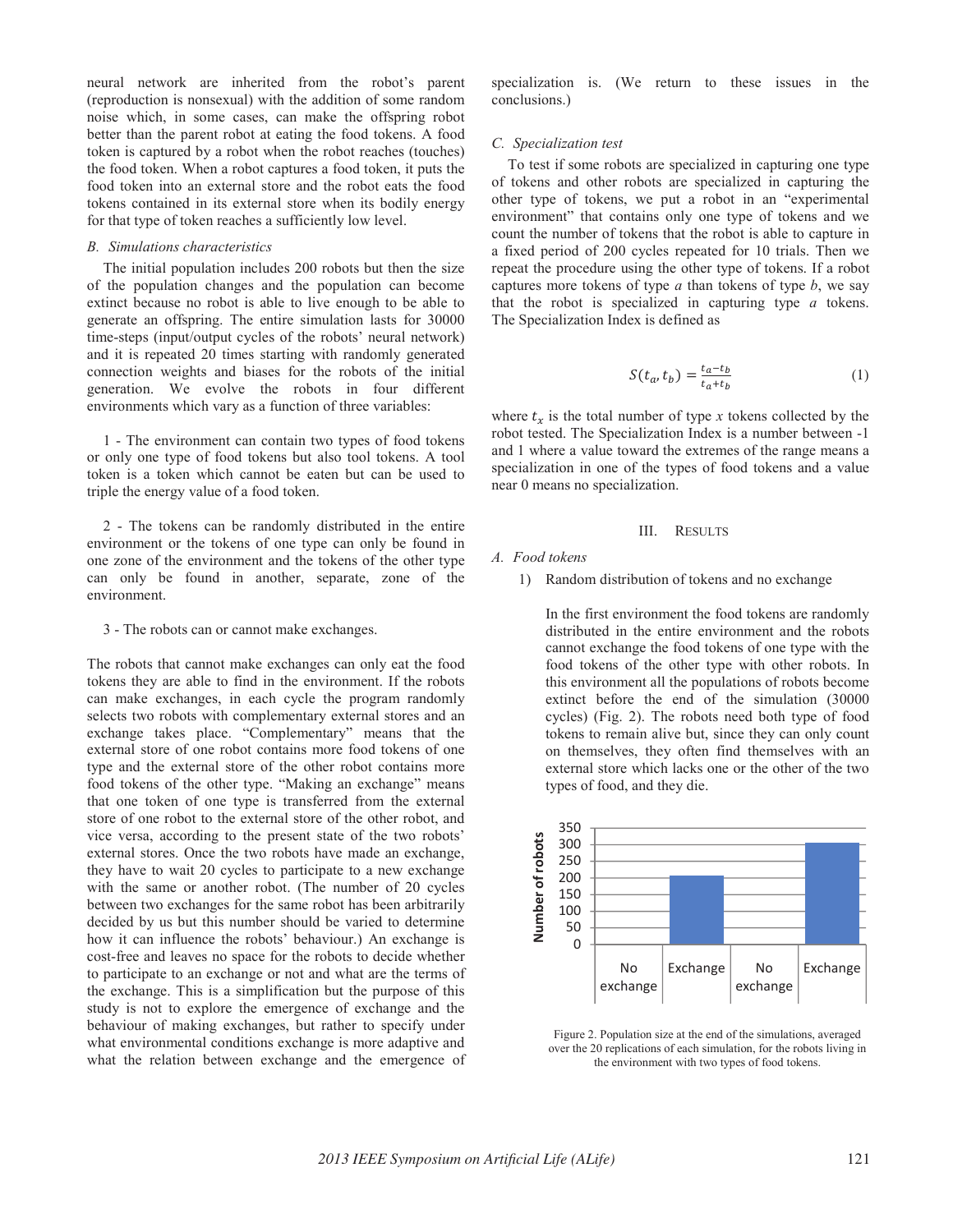# 2) Random distribution of tokens plus e xchange

In the second environment the food d tokens are also randomly distributed in the entire environment but the robots can now proceed to exchange one token of one type with one token of the other type with another robot. This helps the robots and at the end of the simulation (after 30000 cycles) 7 out of the 20 populations are still in existence ( (Fig. 2). So the possibility to make exchanges represents an advantage for these robots. However, in this environment the possibility to make exchanges does not lead to specialization. Fig. 3 shows the frequency of the Specialization Index for th his environment discretized in five ranges and computed for the entire set of the 20 replications of the simulation. These robots do not appear to be speciali zed in capturing one or the other of the two food tok kens even if they can exchange the food tokens with other robots. This notwithstanding, the possibility to make exchanges helps the robots to better survive in the environment.



Figure 3. Specialization Index frequency for the environment with randomly distributed food tokens and no exchange. A value near to 1 means specialization in one type of food tok kens, whereas a value near to -1 means specialization in the other t type of food tokens.

# 3) Zonal distribution of tokens and no ex xchange

In this new environment the food d tokens are not randomly distributed in the entire environment but the food tokens of one type are in one zone and the food tokens of the other type are in another zone of the environment, and the two zones are separated by an empty space. This is a more difficult environment because the robots still need to eat both types of food tokens to remain alive but to capture both types of food tokens they must traverse th he empty space between the two zones and they may die during their travel between the two zones. In fact, if the robots do not have the possibility to exchange the food tokens with other robots, all the populations become extinct even earlier than the populations living in an environment in which the two types of food tokens are randomly distributed in the entire environment.

4) Zonal distribution of tokens plus exchange

Now we add the exchang e of the two types of food tokens. Two robots are randomly selected from the entire population of robots and, if their external stores are complementary, the robots exchange one type of food token with the other type of food token. This has two consequences. The first consequence is that 5 out of 20 populations succeed at avoiding extinction (Fig 2). This, again, shows that the exchange of goods is a useful addition to the adaptive pattern of the robots.

The second consequence is that we find specialization. We test individual robots in the "experimental environment" and we find that most robots are specialized. S Some robots capture more food tokens of one type than food tokens of the other type and other robots do the opposite. Since they can exchange their food tokens with other robots, the robots have evolved a beh haviour which allows them to avoid traversing the empty space between the two food zones. Some robots live in one food zone and they specialize in capturing the food tokens that they find in that zone while oth her robots do the same for the other zone. Then they exchange the food tokens in which they are specialized with other robots which are specialized in the oth her type of tokens. Fig. 4 shows the Specialization Index frequency for this population of robots.

> Green food zone **Blue food zone**



**Specialization n index**

 Figure 4. Specialization Ind ex frequency for the two subpopulations (green and blue) wh hich live in the environment with zonal distribution of the two types of food tokens and the possibility to make exchanges.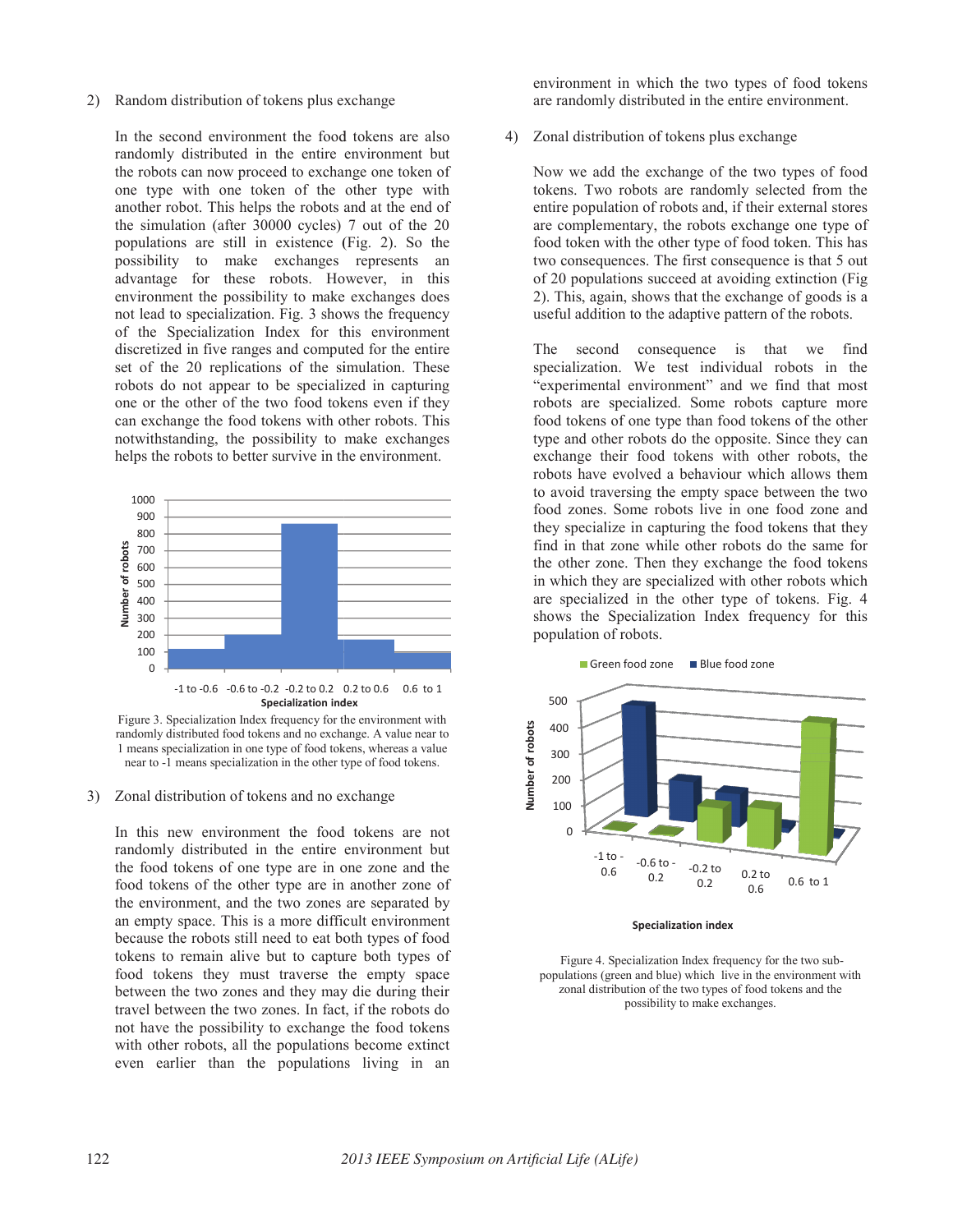# *B. Food tokens and tool tokens*

These new robots live in an environment which contains only one type of food tokens and to remain alive they need only the energy contained in these food tokens. However their environment also contains tool tokens. A tool token is identical to a food token except that it has a different colour and when a robot reaches a food token it captures the food token and puts the tool token into its external store together with the food tokens. Clearly, the tool tokens cannot be eaten but they are equally useful to the robots because they increase by three times the quantity of energy contained in a food token. In other words, when a robot eats one of the food tokens contained in its external store and it also has a tool token in its external store, while the food token by itself contains only one unit of energy, by using the tool token the robots can extract three units of energy from the food token. (One tool token can be used only once for a single food token and then it must be thrown away.) The new robots live in the same four different environments that we have seen before with food tokens and tool tokens randomly distributed in the entire environment or with food tokens in one zone of the environment and the tool tokens in another zone, and with or without the possibility to exchange a food token for a tool token. Fig. 5 shows the average population size for each of the four environments.



 Figure 5. Population size at the end of the simulations, averaged for all 20 replications of each simulation, for the robots living in the environment with food and tool tokens.

#### 1) Random distribution of tokens and no exchange

In the environment in which both the food tokens and the tool tokens are randomly distributed in the entire environment, even if there is no possibility to exchange food for tools, 14 out of 20 populations succeed in surviving until the end of the simulation. Since there is no exchange, the robots do not specialize in capturing food or tools (Fig. 6), although some of the robots exhibit a preference for the food tokens over the tool tokens, which can be explained by considering that the food tokens are needed to survive.



Figure 6. Specialization Index frequency for the population with randomly distributed food and tool tokens and no exchange. A value near to 1 means specialization in food tokens, whereas a value near to -1 means specialization in tool tokens.

2) Random distribution of tokens plus exchange

Now we move to the robots that live in an environment with food tokens and tool tokens randomly distributed but the robots have the possibility to exchange food for tools. In this environment almost all populations (18 out of 20) succeed to survive because, although the robots do not specialize in capturing the food tokens or the tool tokens (Fig. 7), they can optimize their adaptive pattern by having both food tokens and tool tokens in their external store through the exchange of food for tools with other robots. And the average size of the eighteen populations which succeed in surviving is quite large (Fig. 5). Some of the robots show a preference for the food tokens over the tool tokens, as the food tokens are needed to survive while the tool tokens alone don't guarantee survival. This notwithstanding, we do not observe specialization at the population level.



#### **Specialization index**

Figure 7. Specialization Index frequency for the population with randomly distributed food and tool tokens and the possibility to make exchanges.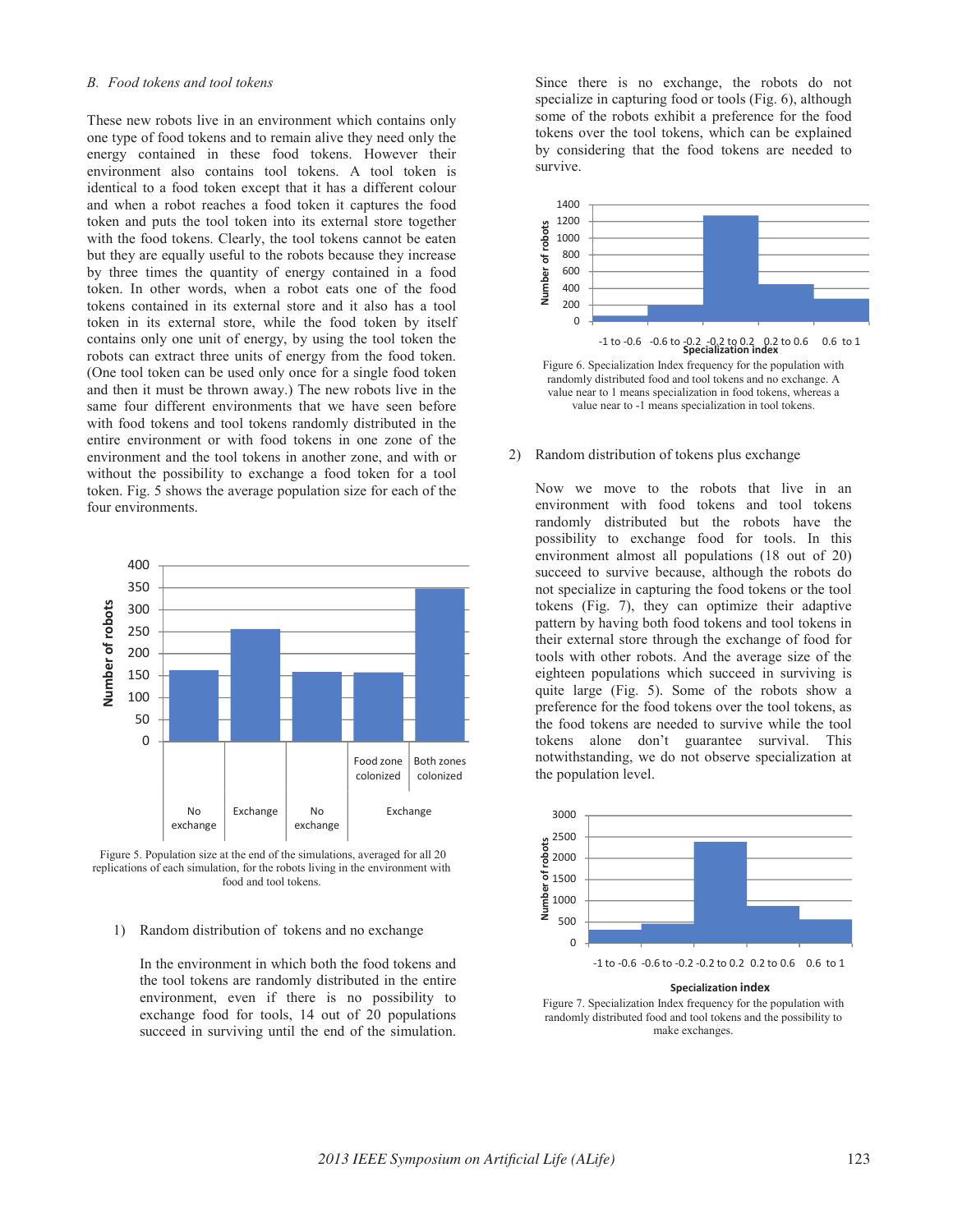# 3) Zonal distribution of tokens and no ex xchange

The robots that live in an environm ment with a zone containing food tokens and another zone containing tool tokens but that cannot exchang ge food for tools evolve a different strategy. Since they cannot traverse the empty space which separates the food zone from the tool zone, they all tend to live in the zone containing the food tokens. Although the tool tokens would be very useful to them, they prefer to live in the food zone. And when we test them in an environment containing either only food tokens or only tool tokens, we find that they are specialized in capturing the food tokens (Fig. 8). This an adaptive strategy because all twenty populations succeed in surviving although population size tends to be smaller than for the preceding robots that lived in an environment with randomly distributed food and tool tokens but could exchange food for tools.



Figure 8. Specialization Index frequency in the population with randomly distributed food and tool tokens and no exchange.

### 4) Zonal distribution of tokens plus exch hange

And, finally, we arrive to the robots that live in the environment with a food zone and a tool zone separated by an empty space but the robots can exchange food for tools. All the twenty populations succeed in surviving in this environment but what is interesting that different populations s adopt different strategies. More than half populations  $(12 \text{ out of } 20)$ adopt the more reasonable strategy with some robots living in the food zone and specializing in capturing the food tokens and other robots li iving in the tool zone and specializing in capturing the tool tokens and then proceeding to exchanging foo d for tools. The robots of the remaining 8 populations live only in the food zone and they survive by eating the food tokens without using the tool tokens. This is a less effective strategy because population size is much greater for the robots that live in the two zones and exchange food for tools than for the robots that adopt the more conservative strategy of living all i in the food zone and renouncing to the tool tokens (Fig. 5). The difference between the two strategies is confirmed by

our Specialization Index ( (Fig. 9 and 10). The robots that adopt the first, more advanced, strategy are divided into two groups: the robots that are specialized in capturing the food tokens (farmers) and the robots that are specialized in capturing the tool tokens (artisans). The robots that adopt the second, less advanced, strategy of living in the food zone without using the tool tokens, are all specialized in capturing the food tokens.



Figure 9. Specialization Index frequency for the populations which live only in the food zone and ignore the tool zone although they have the possibility to exchange food for tools



Figure 10. Specialization Index frequency for the robots living in the environment with zonal distribution of food and tools and the possibility to exchange food for tools. Some robots live in the food zone and specialize in collecting (producing) food (farmers, green) while other robots live in the tool zone and collect (construct) tools (artisans, blue) and then the farm ers and the artisans exchange food for t tools.

### IV. CONCLUSIONS

Populations of robots that need two different types of food to remain alive and reproduce all become extinct in an environment in which the two types of food are randomly distributed in the entire environment and, even earlier, in an environment in which one type of food is in one zone of the environment and the other type of food is in another zone of